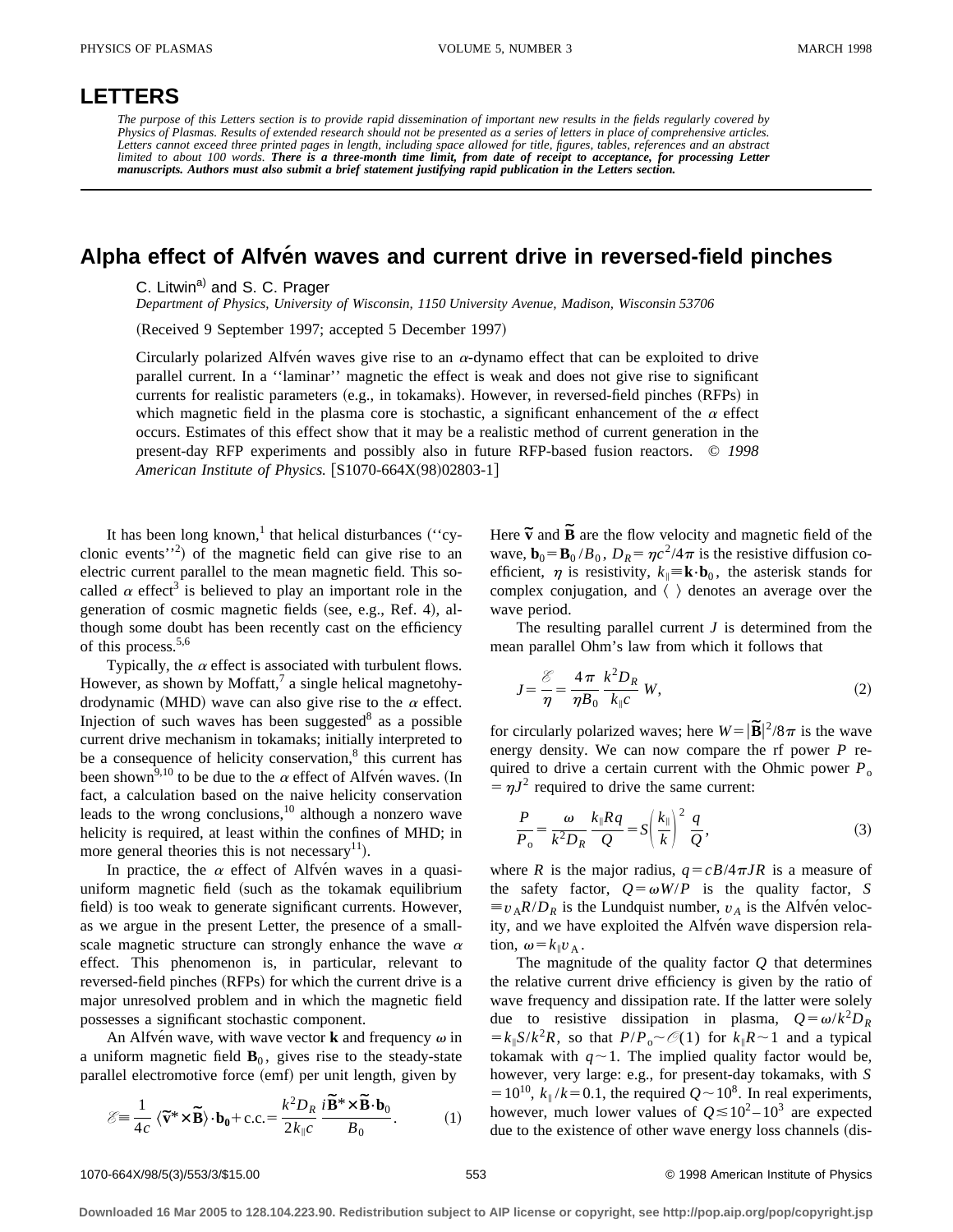sipation in resistive walls, plasma edge, etc.); consequently the wave power required to drive current would exceed the Ohmic power by a large factor.

Thus far, the equilibrium magnetic field was assumed to be quasi-uniform, not exhibiting any structure on the scale small compared to the transverse wavelength of the driven Alfvén wave. Consequently, the dynamo emf is small since, within the context of MHD, an Alfvén wave is only weakly damped by resistivity (with the damping rate  $k^2 D_R/2$ ). In actual experiments, however, the magnetic field may exhibit a small-scale irregularity, due to, for example, tearing instabilities that can produce magnetic islands at mode-rational surfaces.

The presence of islands creates regions in which magnetic surfaces are destroyed. When islands overlap, magnetic field becomes stochastic, $12-14$  as occurs, in particular, in the core of reversed-field pinches.

It has been argued that in the presence of a stochastic magnetic field Alfvén wave damping is enhanced.<sup>15–17</sup> Because of this increased dissipation the  $\alpha$  effect can be expected to be enhanced. This phenomenon is most transparent in the context of the Similon and Sudan model<sup>17</sup> that we employ in the following discussion.

When magnetic surfaces are destroyed, the distance between neighboring field lines  $\xi$  grows exponentially with the distance  $s$  along the field  $^{13,15}$ 

$$
\xi(s) = \xi_0 e^{s/\lambda_M},\tag{4}
$$

where  $\xi_0$  is the initial field line separation and  $\lambda_M$  is the Lyapunov length. The magnitude of the Lyapunov length scale depends on the overlap parameter  $\zeta$  defined as the ratio of the average size of the neighboring islands to their radial separation.<sup>18</sup> For islands with the same poloidal number,

$$
\lambda_M = \frac{\pi R}{\ln(\pi \zeta/2)},\tag{5}
$$

and while it is unknown in the more general case, it can be expected to be smaller than the above value.<sup>19</sup> Thus, for strongly overlapping islands  $(\zeta \ge 1)$  a typical Lyapunov length is on the order of the torus major radius.

Let us now consider, following Similon and Sudan, $^{17}$  an Alfvén wave packet, with a characteristic perpendicular wave number  $k_0$  ( $\ge k_{\parallel}$ ), launched at  $s=0$ . Because the dispersion relation  $\omega = k_{\parallel}v_A$  implies that wave group velocity is parallel to the magnetic field  $\left| \right|$  in the absence of dispersive effects such as finite Larmor radius  $(FLR)$  corrections], the wave packet propagates along a magnetic flux tube, becoming distorted and filamented in the same manner as the flux tube cross section. The characteristic width of filaments decreases exponentially with *s* as follows from flux conservation and Eq.  $(4)$ ; consequently the characteristic transverse wave number grows exponentially with *s*: 17

$$
k_{\perp}(s) = k_0 e^{s/\lambda_M}.
$$
 (6)

The energy  $\mathscr E$  of the wave packet decreases with distance, due to the resistive dissipation,

$$
\frac{\mathcal{E}(s)}{\mathcal{E}(0)} = \exp\left(-\int_0^s ds' \frac{k^2(s')D_R(s')}{v_A(s')} \right).
$$
 (7)

The dissipation length  $\lambda_d$  is defined<sup>17</sup> as the distance at which the wave energy decreases by factor  $e^2$ :

$$
\int_0^{\lambda_d} ds' \frac{k^2(s')D_R(s')}{2v_A(s')} = 1,
$$
\n(8)

i.e., as the length scale at which the resistive diffusion becomes strong. With the aid of Eq.  $(6)$  one then finds that

$$
\lambda_d = \frac{\lambda_M}{2} \ln \frac{4S}{k_0^2 \lambda_M R.}
$$
\n(9)

At this distance the transverse wavelength becomes

$$
k_{\perp}(\lambda_d) = \left(\frac{4S}{\lambda_M R}\right)^{1/2}.\tag{10}
$$

For typical experimental parameters,  $\lambda_d$  is several times larger than  $\lambda_M$ . For example, for present-day RFPs, with *S*  $=10^6$ ,  $\lambda_M=R$  and  $k_0R=10$ ,  $\lambda_d \approx 5\lambda_M$ . For such parameters, the implied quality factor  $Q = \omega/2\gamma_d = k_{\parallel} \lambda_d/2$  (where the dissipation rate  $\gamma_d = v_A / \lambda_d$  is small,  $Q \approx 3$ . The resistive dissipation (enhanced by the magnetic field stochasticity) would therefore be the main dissipation channel for Alfven waves.

Because of the increase of the transverse wave number, the dynamo emf increases and becomes, according to Eqs.  $(1)$  and  $(10)$ ,

$$
\mathcal{E} = \frac{2v_{\rm A}}{k_{\parallel}c\lambda_M} \frac{i\widetilde{\mathbf{B}}^* \times \widetilde{\mathbf{B}} \cdot \mathbf{b}_0}{B_0}.
$$
 (11)

Observe that the dynamo emf no longer depends on resistivity, but instead its magnitude is determined by the Lyapunov length of the stochastic magnetic field. For circularly polarized waves, it can be expressed as

$$
\mathcal{E} = 8\,\pi\,\frac{\lambda_d}{\lambda_M}\,\frac{P}{k_{\parallel}cB_0}.\tag{12}
$$

We can now proceed as previously and compare the powers required to drive a certain current Ohmically and by waves. This leads to

$$
\frac{P}{P_0} = \frac{\lambda_M}{2\lambda_d} k_{\parallel} Rq. \tag{13}
$$

For present-day RFP parameters, mentioned earlier, with  $k_{\parallel}R=1$  and  $q=0.1$ , this implies that  $P/P_0 \sim 10^{-2}$ .

It should be noted that the above result is valid only if  $k_{\perp}$  $\rho_i \ll 1$  (where  $\rho_i$  is the ion gyroradius) so that FLR corrections to the Alfvén wave dispersion relation can be neglected. This requires that the Lundquist number be sufficiently low:

$$
S \ll \frac{\lambda_M R}{4\rho_i^2}.\tag{14}
$$

For typical experimental parameters, the above inequality is not satisfied and therefore the FLR effects need to be included. (The contribution of resistivity can be neglected since it is small compared to that of the FLR).

**Downloaded 16 Mar 2005 to 128.104.223.90. Redistribution subject to AIP license or copyright, see http://pop.aip.org/pop/copyright.jsp**